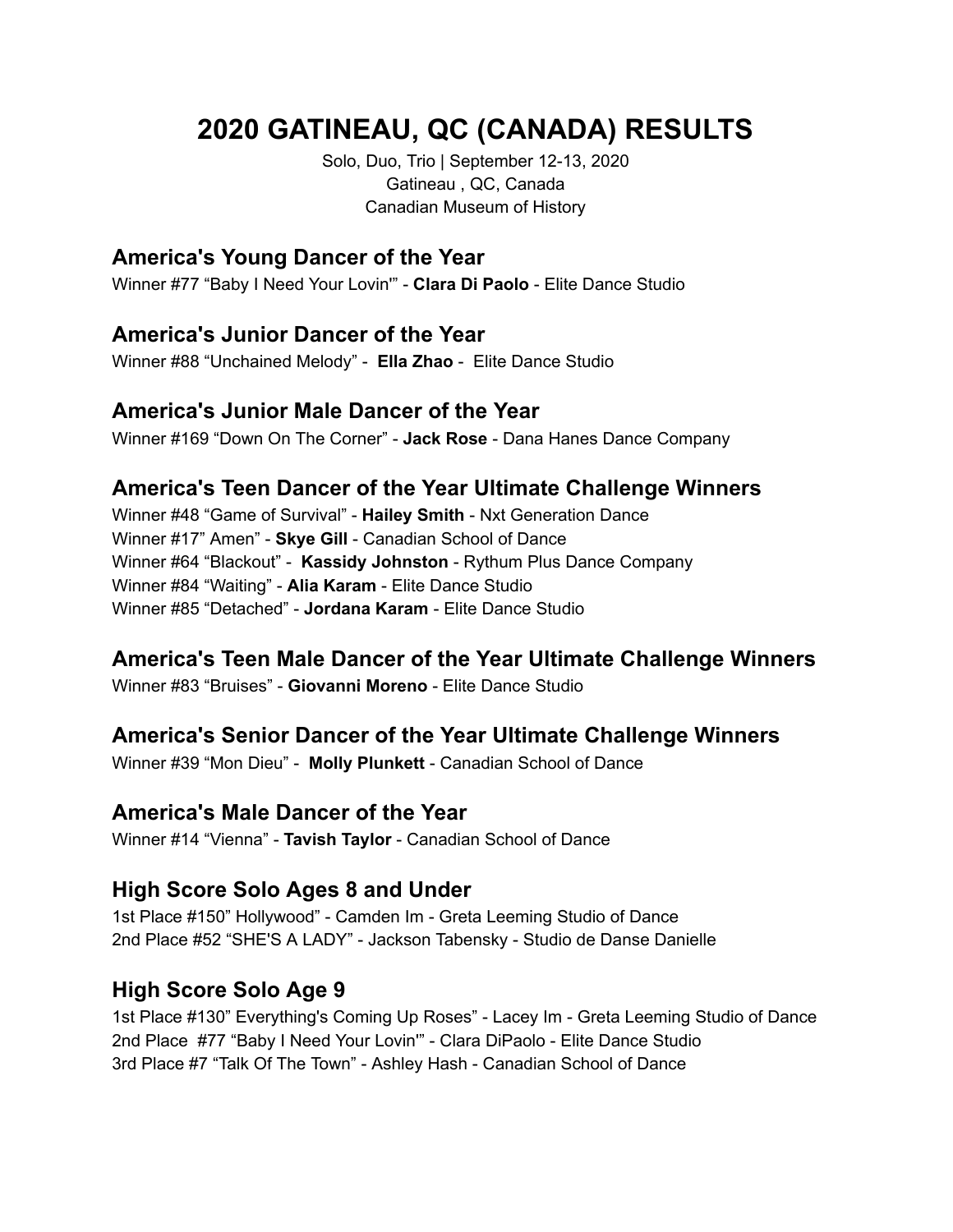## **High Score Solo Age 10**

1st Place #19 "A Little Brains, A Little Talent" - Amanda Tsarouhas - Canadian School of Dance 2nd Place #14 "Don't Rain On My Parade -Gabriella Goldmaker-Greta Leeming Studio of Dance 3rd Place #44 "Hit Me With A Hot Note" - Kinley Smith - Nxt Generation Dance 4th Place #18 "World On A String" - Taya Flood - Canadian School of Dance

## **High Score Solo Age 11**

1st Place #88 "Unchained Melody" - Ella Zhao - Elite Dance Studio 2nd Place #104 "Believe" - Hailee Mcgillivray - Elite Dance Studio 3rd Place #71 "Messing With Fire" - Ava Cardno - Rythum Plus Dance Company

## **High Score Solo Age 12**

1st Place #15 "If You Go Away" - Mackenzie Hao - Canadian School of Dance 2nd Place #134 "More" - Ava Maiorino - Greta Leeming Studio of Dance 3rd Place #112 "Capturing Moments" - Chloe Lafleur - Elite Dance Studio

## **High Score Solo Age 13**

1st Place #85 "Detached" - Jordana Karam - Elite Dance Studio 2nd Place #48 "Game of Survival" - Hailey Smith - Nxt Generation Dance 3rd Place #55 "Limit to Your Love" - Isabella Restagno - Studio de Danse Danielle

## **High Score Solo Age 14**

1st Place #64 "Blackout" - Kassidy Johnston - Rythum Plus Dance Company 2nd Place #23 "Dreams" - Taya Vida -l Canadian School of Dance 3rd Place #121 "The Reason"- Isabel Kelly - Denise Smith Dance Studio 4th Place #26 "Ruby Empress" -Samantha Keneford - Canadian School of Dance

## **High Score Solo Age 15**

1st Place #84 "Waiting" - Alia Karam - Elite Dance Studio 2nd Place #17 "Amen" - Skye Gill - Canadian School of Dance 3rd Place #83 "Bruises" - Giovanni Moreno - Elite Dance Studio 4th Place #138 "Rock My World" - Noah De Mel - Greta Leeming Studio of Dance 5th Place #31 "Moments Past" - Nigel Clifford - Canadian School of Dance

## **High Score Solo Age 16**

1st Place #39 "Mon Dieu" - Molly Plunkett - Canadian School of Dance 2nd Place #57 "Inside Out" - Gabby Lalonde - Studio de Danse Danielle 3rd Place #58" Losing You" - Chloe Despatie - Creative Edge Dance Academy

## **High Score Solo Age 17**

1st Place #79 " After Rain" - Rachele Benvenuti - Elite Dance Studio